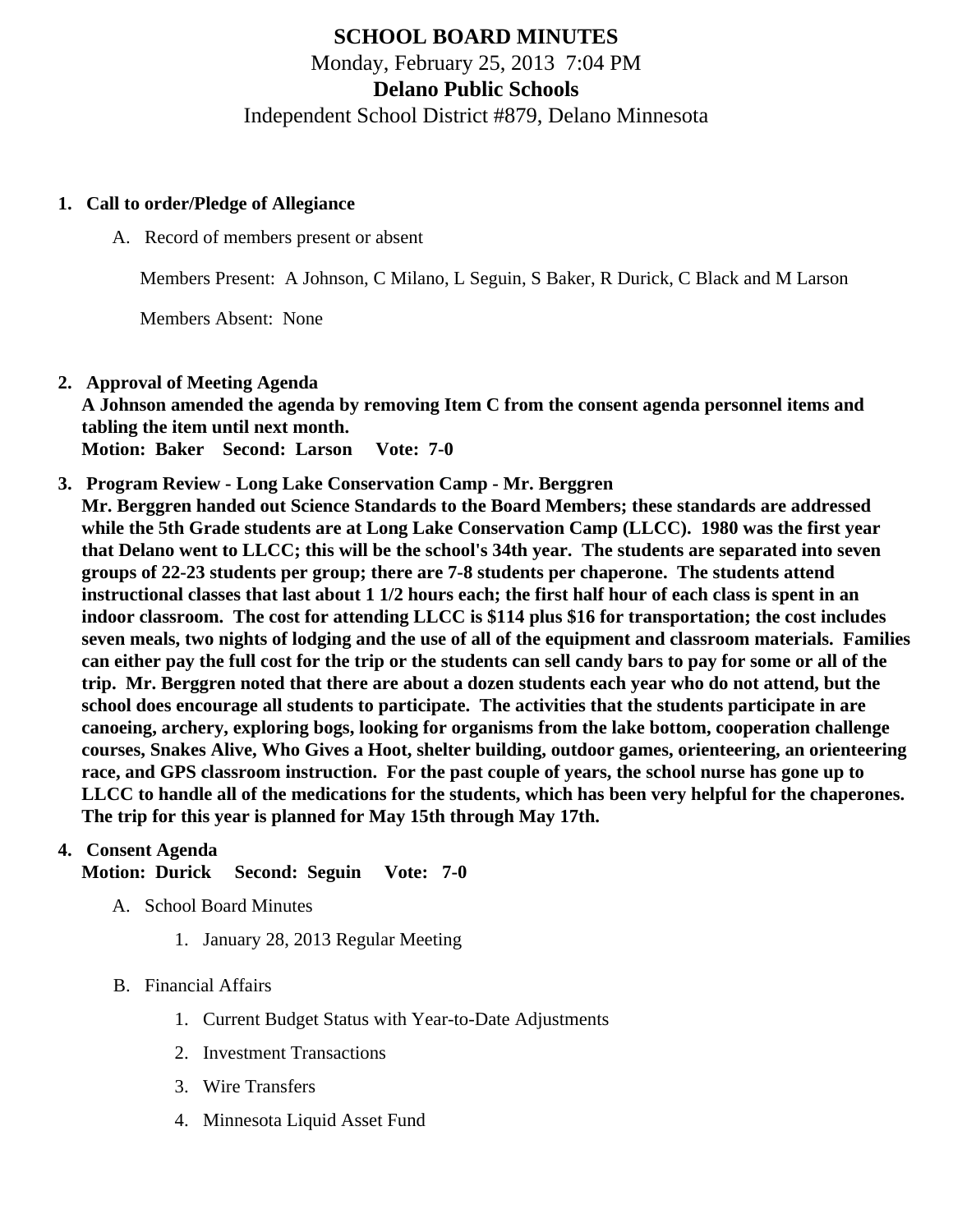- 5. [Cash Repo](/docs/district/Business_Office/Cash_Report.pdf)rt
- 6. [Revenue Report by Fu](/docs/district/Business_Office/REVENUE_BY_FUND_TOTAL.pdf)nd
- 7. [Expense Report by Fu](/docs/district/Business_Office/EXP_BY_FUND_TOTAL.pdf)nd
- 8. [Expense Report by Progra](/docs/district/Business_Office/EXPENDITURES_BY_PROGRAM.pdf)m
- 9. [Expense Report by Obje](/docs/district/Business_Office/EXPENDITURES_BY_OBJECT.pdf)ct
- 10. [List of Bills Presented for Payme](/docs/district/Business_Office/DETAIL_OF_MONTHLY_BILLS_PRESENTED_FOR_PAYMENT.pdf)nt
- 11. Donations
- 5. Personnel Matters: Item C was removed Motion: Baker Second: Larson Vote: 7-0
	- A. Retirements/Resignations/Terminations
	- B. Recommendations for Employment
		- 1. Lindsay Kantrovich, TAC Lifeguard, effective 01-02-13.
		- 2. Megan Leipholtz, TAC Personal Trainer, effective 02-14-13.
		- 3. Lori May, TAC Gymnastics Teacher, effective 01-28-13.
		- 4. Derek Schansberg, DHS Jr. Varsity Girls Lacrosse Coach, effective 03-29-13.
		- 5. Daniel Willette, DHS Varsity Boys Lacrosse Coach, effective 03-29-13.
		- 6. Katie Youngblut, DHS Varsity Girls Lacrosse Coach, effective 03-29-13.
	- C. Contract Changes/Approvals
		- 1. Traci Lawman, Assistant to the Superintendent/Communications Coordinator, effective 03- 01-13 through 06-30-13.

This item was removed per Item 2.

- D. Leaves of Absence
- 6. Public Comment: School patrons are given the opportunity to address the school board regarding items that are not on the agenda. All patrons will be asked to state their name and address for the record.

Harlan Lewis, 118 4th St S, Delano, stated he was back to challenge the School Board regarding having student representation on the Board. A Johnson informed Mr. Lewis that the School Board has been discussing this issue and that Superintendent Schoen will be meeting with the High School administrative team to discuss possible choices for student representation. Mr. Lewis stated that he would like to hear student input regarding school issues.

- 7. Administrative Reports
	- A. Superintendent

Mr. Schoen reported that the Strategic Planning Process will begin on April 9th with a three hour session for the District Cabinet. Administration will be trained in this session so that they can then go back to their staff to work on the process in the different buildings and departments. There will online opportunities for community members and other staff members to provide feedback for the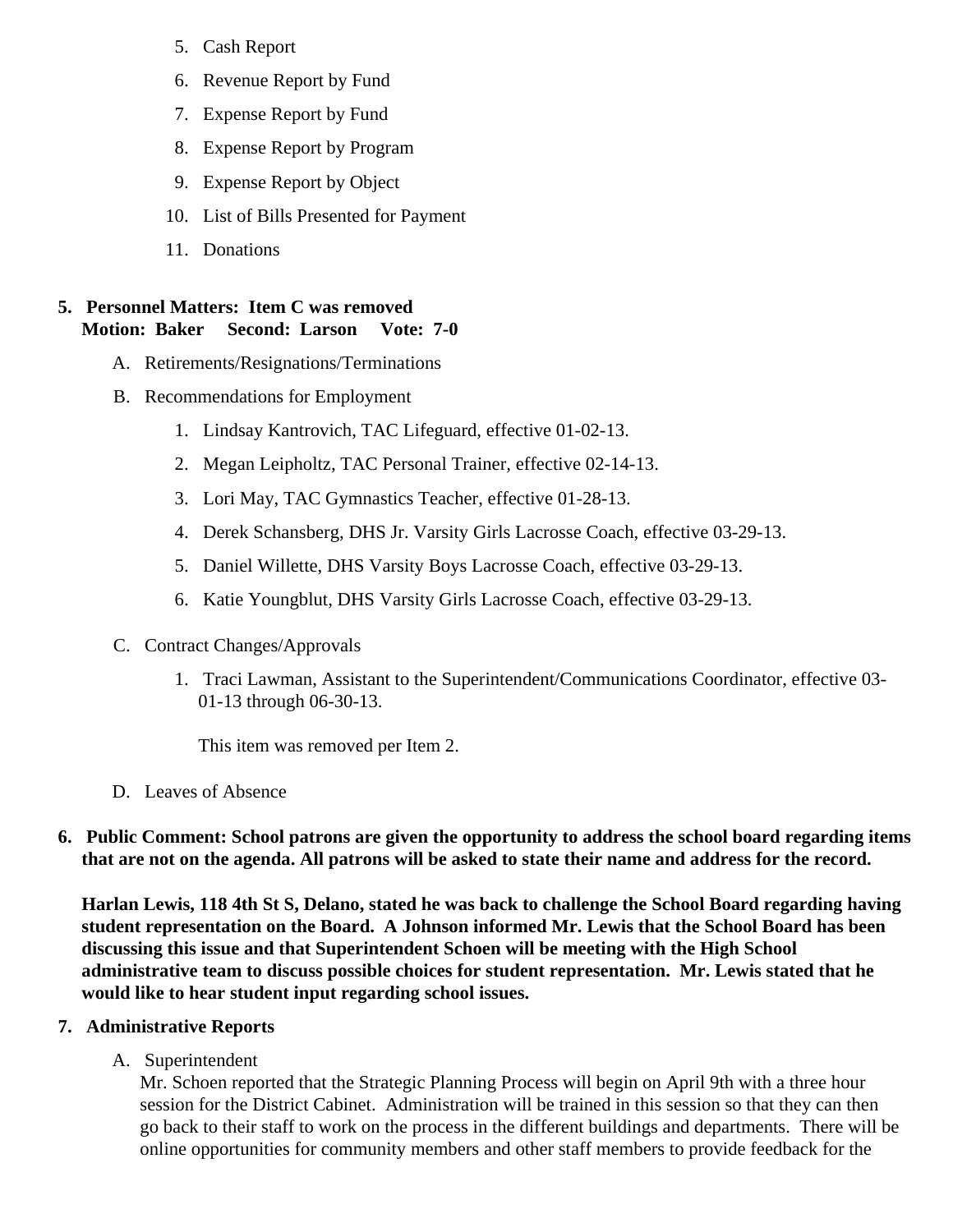process. Mr. Schoen would like to present the Strategic Plan in August for the 2013-2014 school year.

Mr. Schoen noted that last week was School Board Recognition Week. Mr. Schoen read a letter that was given to each Board member, along with a certificate of recognition.

#### B. Principals:

1. Ms. Klinkner

Ms. Klinkner reported that Delano Middle School was once again chosen to be part of the NAEP testing process. Sixty 8th Grade students will be tested, and those test scores will be used across the nation to build a national report card.

Ms. Klinkner also reported that every three years, the MN Department of Education does a student survey. This year, 5th, 8th and 11th Grade students will be surveyed. The Middle School started surveying the 8th Grade today and will have all of the 5th and 8th Grade students surveyed by the end of the week. The results will be given back to the schools in the fall.

Conferences will be held next Tuesday and Thursday from 4 - 8 PM.

Ms. Klinkner noted that there have been ample volunteer opportunities in the Middle School, but that those opportunities are different from the Elementary School volunteer opportunities. The Middle School has more of a need in the areas of field trips rather than classroom-based volunteering.

The Middle School will be exploring alternative scheduling for 7th and 8th Grade beginning in the 2014-2015 school year. The Middle School will be asking for parent and student input during that process.

2. Dr. Heil

C Milano congratulated Dr. Heil on receiving his Ed.D. degree. Dr. Heil reported that conferences were being held tonight, but that turnout seemed low, which was probably due to so many other activities and events that are taking place. Dr. Heil noted that the registration conferences went very well. The parents were polled to make sure that the High School is meeting their needs. Parents stated that they appreciated the 10 minute conferences and the help understanding how to plan the four years of their student's High School careers. There are four staff and 13 students preparing to go to China. Joe Vieau will be leaving March 11th, and the rest of the group will be leaving on March 19th. Dr. Heil reported that Susan Farbo, the High School Counselor, has started a quarterly newsletter on college and career testing and readiness. The goal of the newsletter is help students and parents become more informed about college and career options, with the hope that the parents and/or students will contact the High School with any questions. There will be schoolwide CPR and AED training on Wednesday.

3. Mr. Schuler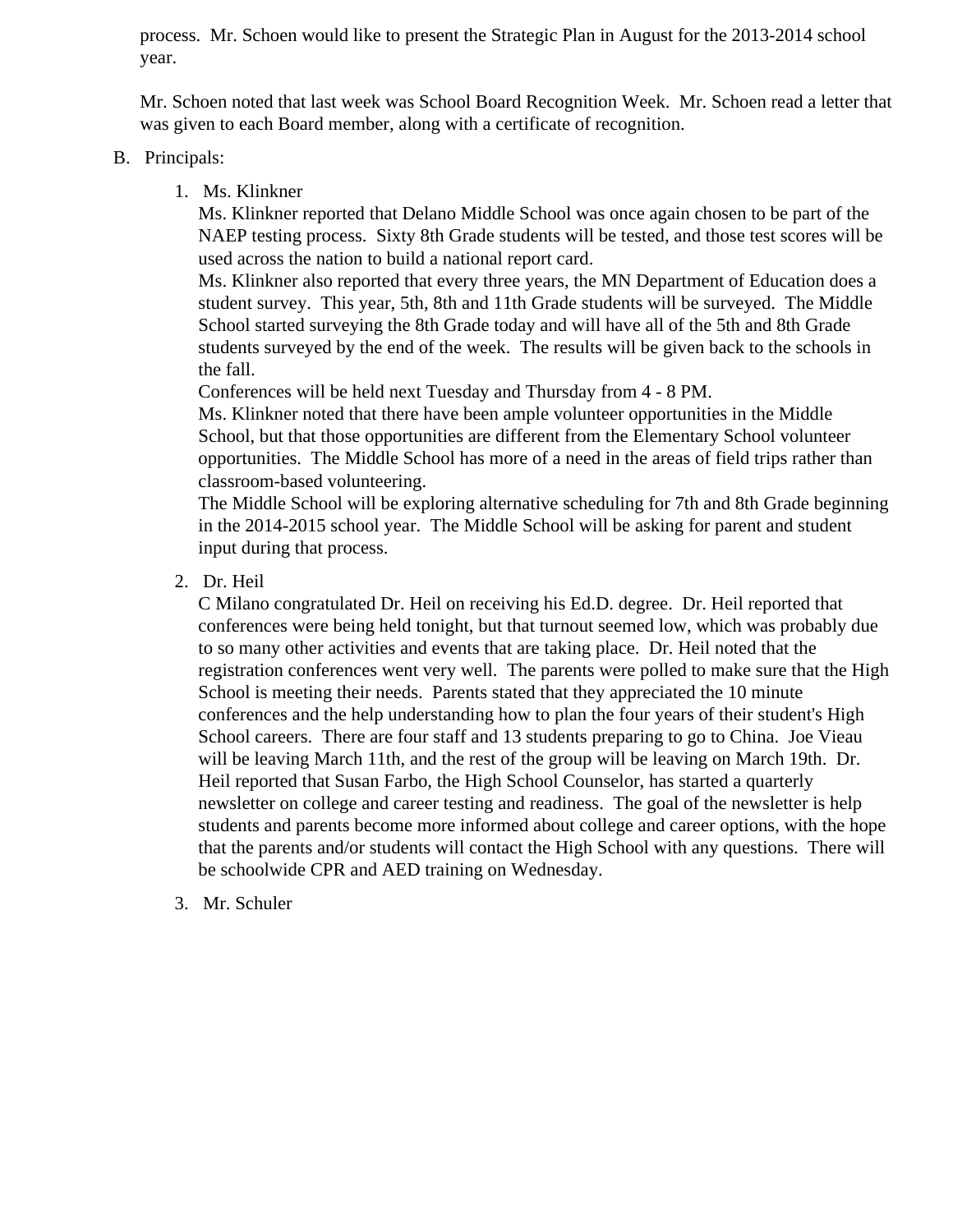Mr. Schuler reported that it has been great seeing parents, grandparents, and even the Superintendent, reading to students at the Elementary School. Mr. Schuler welcomes all community members to come and read to the students. PIE's Toast to Art was held last Friday night, and Mr. Schuler thanked Kristin Ely-Bluemke for coordinating the event and Tamra Kowalski for giving free art classes. Mr. Schuled reported that the Elementary School was named a Lifesaver Club Member for Pennies for Patients; \$9,200 was raised this year, with Mrs. Peterson's class raising the most money; the average amount raised pe student was \$10. The Elementary report cards will be available tomorrow and can be accessed online. Conferences start on Thursday and continue Tuesday and Thursday of next week, along with the Book Fair. Mr. Schuler noted that the Community Ed play this year is "The Jungle Book"; the cast is made up of 3rd through 6th Graders, and will be presented on February 28th, March 1st and March 2nd.

### C. Business Manager

Ms. Reeder reported that the District has published requests for lawn mowing proposals for the past two weeks in the Delano Herald Journal. Anyone wishing for a copy of the specs should contact the District Office. Proposals will be accepted through 10 AM on March 8th; the Board will accept the proposals and choose the vendor at the March 18th regular School Board meeting.

### D. Community Educatio[n Director](/docs/Community/School_Board_report_2013_February_CE.pdf)

Ms. Johnson reported that the Community Ed's new website was launched on February 1st. Ms. Johnson thanked the CE Advisory Council for their input on the website design. There are several new adult enrichment classes being offered, but it has been a challenge getting the classes filled; some classes have already been canceled. Ms. Johnson called attention to the "An Evening at the Theatre Movie Nights" classes that are being held in cooperation with the Delano Senior Center on March 14th, April 4th and April 18th. The names of the movies cannot be published ahead of time, but anyone interested can contact the Senior Center on the day of the movie to find out what will be playing that night. For \$5, each participant will receive pizza and the opportunity to discuss the movie at the end of the evening with Lani Brown-Worley and Shawne Worley. The first Tiger Kids Club Parent's Night Out event was held on Friday, February 15th. Tiger Kids Club registration begins on March 11th; the registration/information night will be on April 4th from 4:30 - 7 PM. The ECFE winter book study has had 8 participants; there were 17 children and 13 dads who attended Daddy 'n Me Science Fun Night; and 14 grandchildren and 21 grandparents attended the Grandpa Valentine Craft Night. ECFE raised \$425 for Pennies for Patients during their Leukemia & Lymphoma Pennies for Patients Family Fun Night held on February 7th. Wee Tiger Preschool Open House, Information and Registration Night for the 2013-2014 school year will be held on March 12t from 3:30 - 6 PM. The upcoming Early Childhood Health and Developmental Screening dates are February 28th, March 1st, April 4th and April 5th. The first annual YAR Bowling Tournament is scheduled for March 3rd from 1 - 4 PM at Huikko's Bowling Center in Buffalo; registration forms are in the High School. The Destination Imagination Teams are being spread across three different regional tournament sites. Anyone interested in the Teens Against Tobacco Training (TATU) shou contact Ms. Boll. The Midwest Amateur Gymnastics Association (MAGA) team did well at their final regular season meet. Megan Leipholtz has been hired by the Tiger Activity Center as a perso trainer for any members that would like to purchase her services.

## 8. Board Reports

## A. MAWSECO

A Johnson reported that MAWSECO meets tomorrow night.

## B. Wright Technical Center

R Durick reported that the committee met on February 5th for the Organizational Meeting; new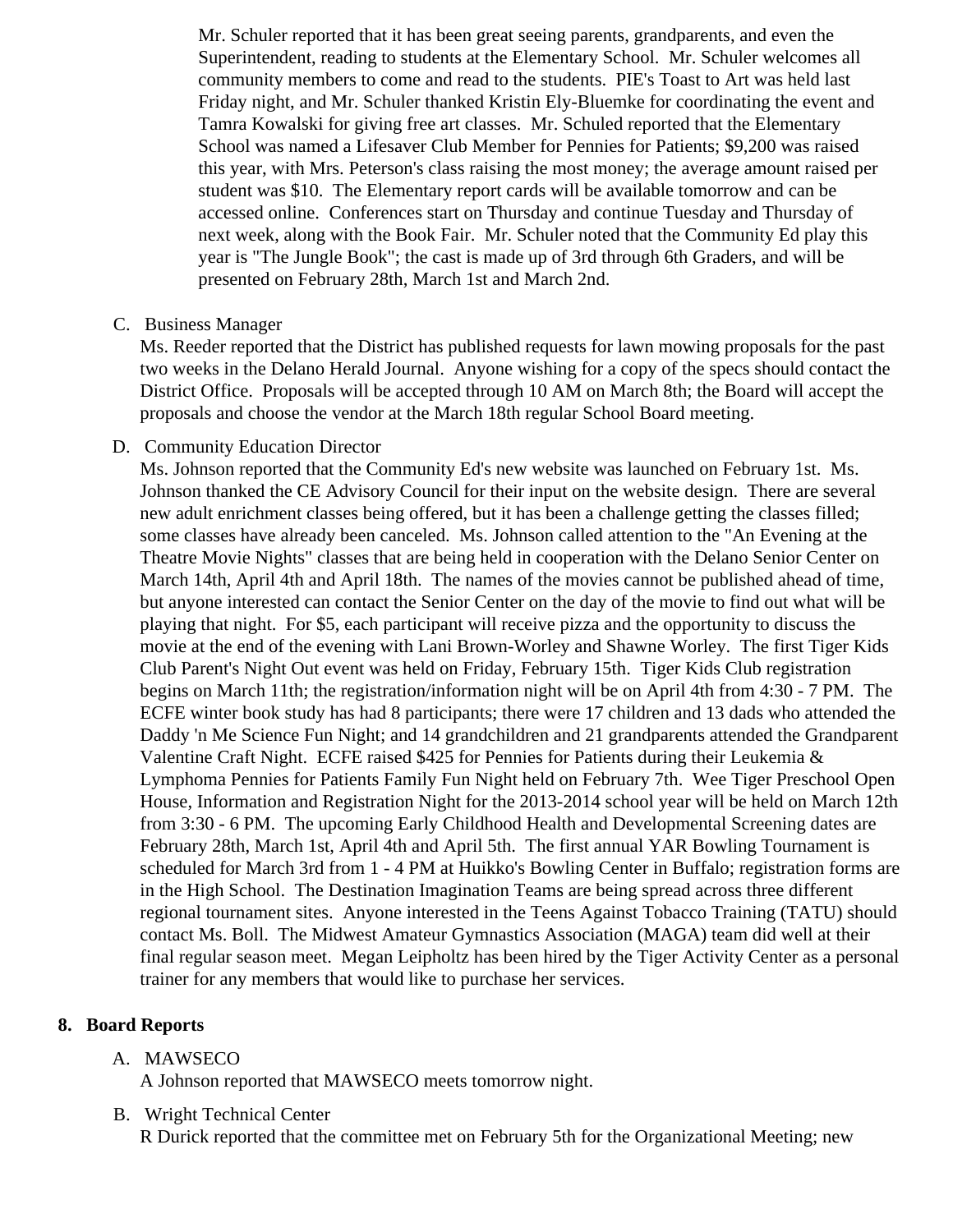officers were elected and committees were assigned. Julie Warner officially submitted her resignation; Julie has held six different positions at Wright Tech Center since starting there in 1990. Julie stated that she is worried about Governor Dayton's proposed budget because of the proposed changes to the extended day funding and how that will affect the evening ALC program and the Targeted Services programs, which are held at the different school sites. The Director Search Committee received 21 completed applications; the Executive Committee chose six candidates to interview, but one withdrew. The five candidates were interviewed, and pool has been narrowed to two; the final interviews will be held at the beginning of March.

C. Schools for Equity in Education (SEE)

S Baker reported that Brad Lundell gave a brief legislative update; equalization bills are on the table taxpayers are taxed equally and districts receive equitable funding. Ms. Baker noted that those interested in legislative issues should read Brad's blog, which is a very good resource. The sales tax proposals were discussed, along with discussion regarding the payback of the shift and how that would affect education funding - would it be either the shift gets paid back or if not, would there be additional dollars put on the general education formula. SEE is looking at how it fits in with lobbying efforts; their platform is for fair and equitable funding. Early Childhood and All Day K were discussed; the presenters stated that Early Childhood education can be the great equalizer. Children reap the benefits through their college careers. School readiness is impacted; prepares the children so they are ready to be students. Currently Early Childhood gets 1% of the state budget. The state is now looking at Early Childhood education as a way to reduce the achievement gap. The group also heard from the Chair of the House Education Finance Committee who stated that the funding system is outdated; he also talked about the reliance on property tax levies and that no student should lose educational opportunities because of one vote. The Chair also noted that disparity funding has increased by 57%.

- D. Delano Area Sports Arena (DASA) M Larson reported that the meeting was moved to March 6th.
- E. Safe Schools

S Baker reported that the committee met on February 19th, and that part of the mission of the group is to promote collaboration between schools, law enforcement, local government and public health. Wright-Hennepin Public Safety is sponsoring a Citizens Police Academy, which is a seven-week course. Participants will be actively participating in law enforcement activities, which will help raise awareness of how police officers contribute to the community. The county is trying to raise awareness to reduce distracted driving among adults and students. Phil Kern talked about the Safe Routes to Schools Grant. Phil Kern also reported that the City Public Safety Committee met to discuss setting a speed limit on Tiger Drive.

F. Staff Development

R Durick reported that the committee met on February 19th. Under continuous discussion goals, it was decided that the group needs to come up with a position regarding staff development needs and present those needs to the School Board so that dollars can be budgeted for staff development in 2013-2014.

#### **9. Old Business**

#### **10. New Business**

#### **11. Adjournment**

**The meeting was adjourned at 8:20 PM.**